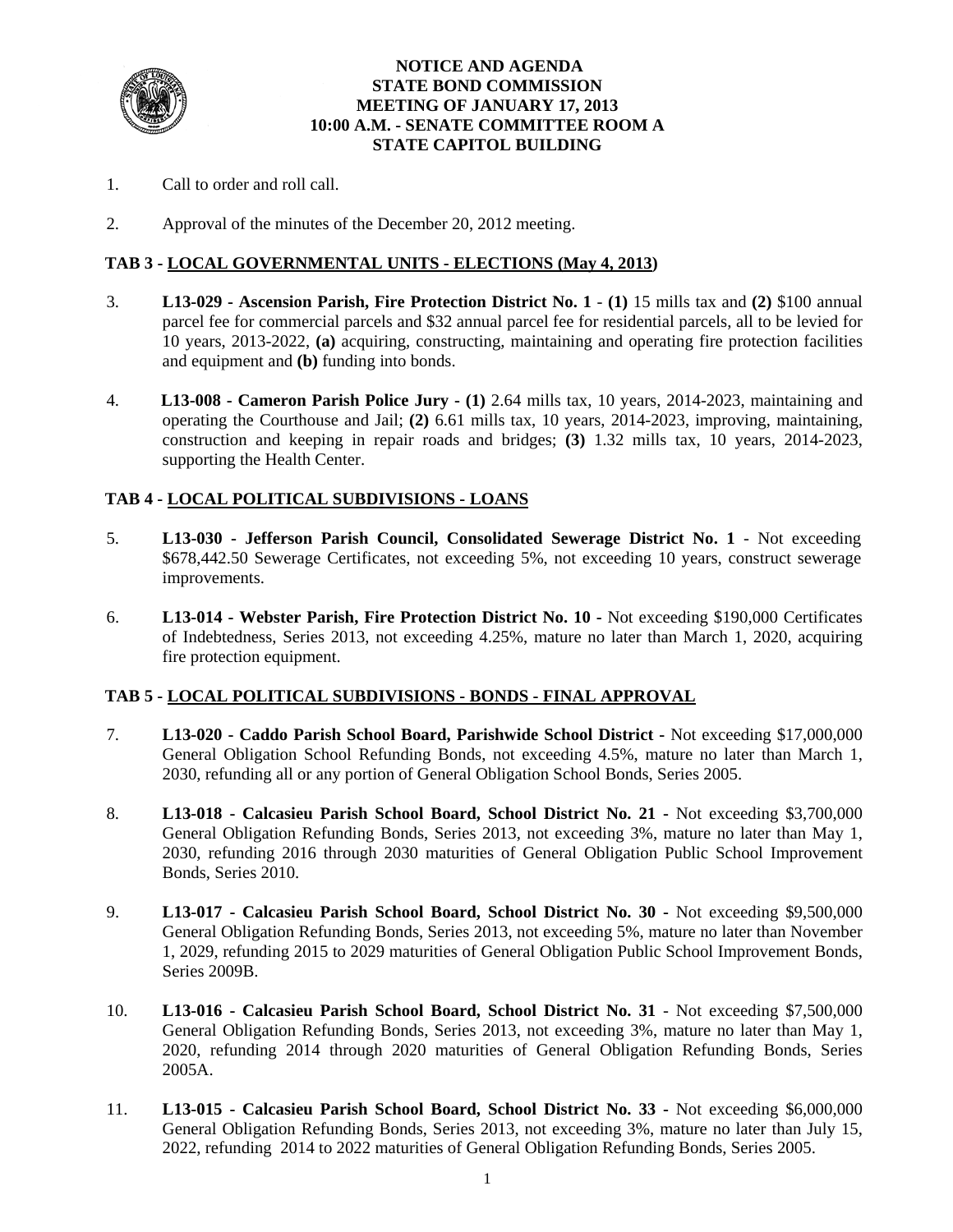- 12. **L13-011 Concordia Parish, Town of Vidalia** Not exceeding \$6,000,000 Taxable Hydroelectric Revenue Bonds, Series 2013, not exceeding 3.25%, mature on or before February 1, 2016, general operating costs, including purchase of electric power from the hydroelectric generating facilities on the Mississippi River.
- 13. **L13-021 East Baton Rouge Parish, East Baton Rouge Sewerage Commission (Department of Environmental Quality Project)** - Not exceeding \$45,000,000 Revenue Bonds, Series 2013A, not exceeding 0.95%, not exceeding 22 years, constructing and acquiring sewers and sewerage disposal works, including sites, rights-of-way, machinery and equipment.
- 14. **L13-012 Iberville Parish, Town of Maringouin** Not exceeding \$935,000 Water Revenue Refunding Bonds, not exceeding 3.5%, not exceeding 18 years, prepaying Revenue Bonds, Series 1995.
- 15. **L13-028 Lafourche Parish School Board, Consolidated School District No. 1** Not exceeding \$16,300,000 General Obligation School Refunding Bonds, not exceeding 5%, mature no later than March 1, 2030, refunding all or any portion of General Obligation School Bonds, Series 2005.
- 16. **L13-031 Livingston Parish, Juban Crossing Community Development District -** Not exceeding \$30,000,000 Sales Tax Revenue Bonds, in 3 series, 2013A, 2013B and 2013C, not exceeding 10%, not exceeding 30 years, **(1)** Series 2013A, construction, acquisition, extension, expansion, improvement, maintenance and operation of roads, bridges and related road drainage and acquire equipment, **(2)** Series 2013B, construction of drainage works, rights-of-ways for canals and ditches, flood prevention works, equipment and facilities necessary to construct, maintain and operate outlets for waters and prevent flooding and **(3)** Series 2013C, **(a)** general infrastructure improvements, including water distribution and transmission, sewerage lines and facilities and gas service lines and facilities, and other infrastructure improvements, **(b)** funding a deposit for a debt service reserve fund, and **(c)** paying capitalized interest.
- 17. **L13-027 Rapides Parish, City of Alexandria** Not exceeding \$26,000,000 Utilities Revenue Refunding Bonds, not exceeding 5%, mature no later than May 1, 2033, **(1)** approximately \$11,250,000 issued as Tax-exempt and **(2)** approximately \$14,750,000 issued as Taxable, refunding all or any portion of Utilities Revenue Bonds, Series 2004.
- 18. **L13-023 St. Charles Parish, Hospital Service District No. 1 (1)** Not exceeding \$4,675,000 General Obligation Refunding Bonds, Series 2013A, not exceeding 6%, mature no later than March 1, 2024, refunding all or a portion of General Obligation Refunding Bonds, Series 2003A and 2004 and **(2)** Not exceeding \$450,000 Taxable General Obligation Refunding Bonds, Series 2013B, not exceeding 6%, mature no later than March 1, 2018, refunding all or a portion of Taxable General Obligation Refunding Bonds, Series 2003B.
- 19. **L13-022 St. John the Baptist Parish Council** Not exceeding \$6,400,000 General Obligation Refunding Bonds, not exceeding 5%, mature no later than March 1, 2024, refunding General Obligation Bonds, Series 2004 and 2005.
- 20. **L13-024 St. Mary Parish Council** Not exceeding \$5,150,000 Sales Tax Refunding Bonds (Solid Waste), not exceeding 5%, mature no later than March 1, 2024, refunding Solid Waste Bonds, Series 2004.
- 21. **L13-019 St. Tammany Parish School Board, Parishwide School District No. 12** Not exceeding \$21,500,000 General Obligation School Refunding Bonds, not exceeding 4.5%, mature no later than March 1, 2025, refunding all or any portion of General Obligation School Bonds, Series 2005.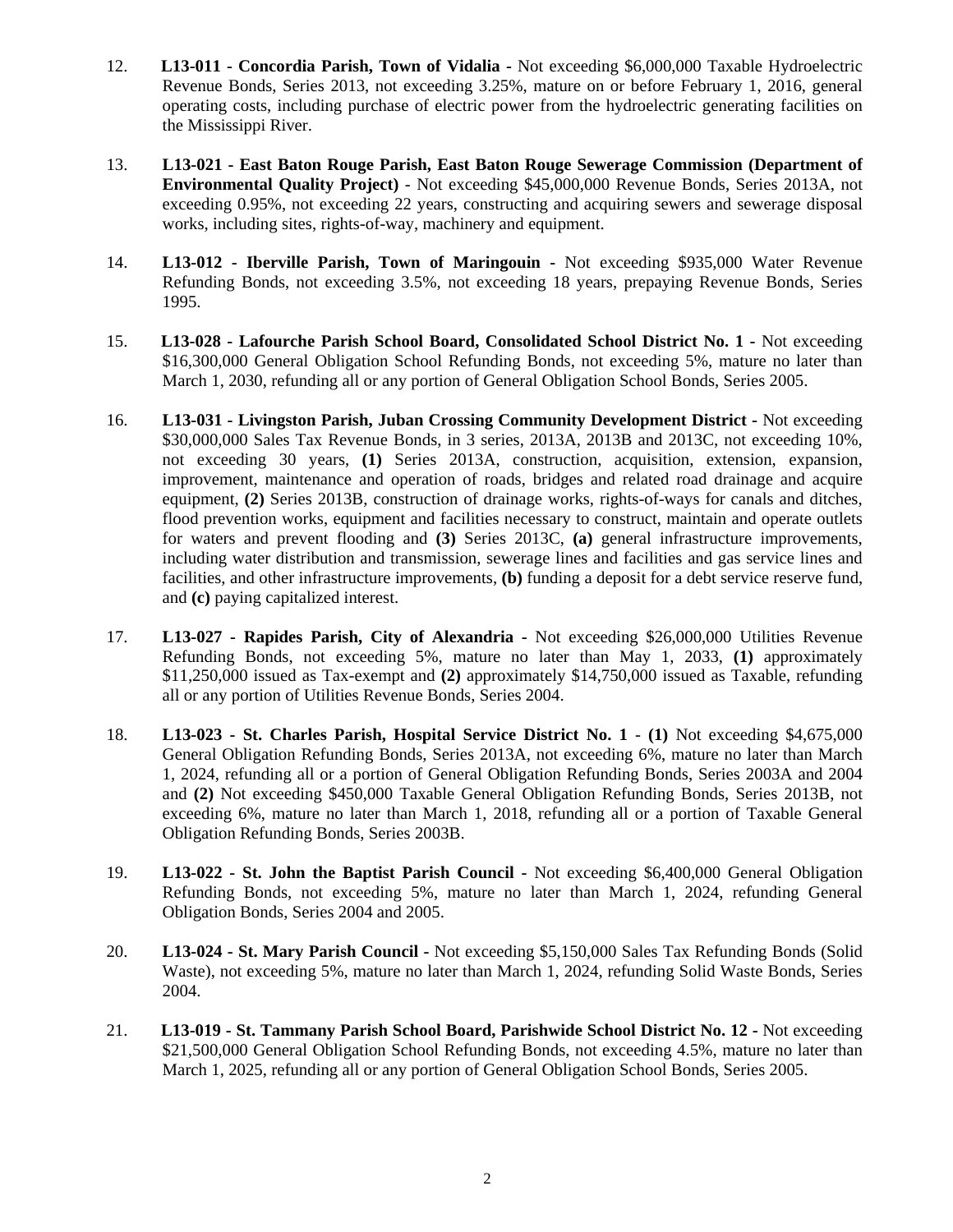22. **L12-574 - Winn Parish, Village of Calvin -** Not exceeding \$120,000 Certificate of Indebtedness, Series 2013, 4.431% adjustable every  $5<sup>th</sup>$  year not exceeding 6%, not exceeding 15 years, improvements to the waterworks system, including completion of a water well and ground storage tank.

### **TAB 9 - PUBLIC TRUSTS - PRELIMINARY APPROVAL AND/OR NOTICE OF SALE**

23. **S12-044 - Louisiana Public Facilities Authority (Louisiana Pellets, Inc. Project) -** Not exceeding \$300,000,000 Solid Waste Disposal Revenue Bonds (Volume Cap), or such other appropriate designation, in one or more series, constructing, installing, acquiring and equipping certain solid waste disposal facilities consisting of a wood pellets production plant which processes wood waste to manufacture biomass wood pellets, located in LaSalle Parish.

## **TAB 9 - PUBLIC TRUSTS - FINAL APPROVAL AND/OR SALE**

24. **S12-044A - Louisiana Public Facilities Authority (Louisiana Pellets, Inc. Project) -** Not exceeding \$35,000,000 Solid Waste Disposal Facility Revenue Bonds (Volume Cap), Series 2013A, not exceeding 12%, mature no later than August 1, 2014, constructing, installing, acquiring and equipping certain solid waste disposal facilities consisting of a wood pellets production plant which processes wood waste to manufacture biomass wood pellets, located in LaSalle Parish.

### **TAB 10 - RATIFICATIONS AND/OR AMENDMENTS TO PRIOR APPROVALS**

- 25. **L09-326D Caddo Parish, Town of Blanchard** Ratification of prior approvals granted on August 20, 2009, November 19, 2009, February 17, 2011 and October 18, 2012 to reflect change in purchaser and cost of issuance.
- 26. L11-448B St. Landry Parish, Waterworks District No. 5 Amendment of prior approvals granted on November 17, 2011 and September 20, 2012 to reflect change in cost of issuance.
- 27. **L12-104A Caddo Parish, Town of Blanchard** Ratification of a prior approval granted on May 17, 2012 to reflect change in cost of issuance.

### **TAB 10 - CERTIFICATES OF IMPOSSIBILITY AND IMPRACTICALITY - PRIORITY 1**

28. Consideration of Certificates of Impossibility or Impracticality request submitted by the Office of the Commissioner, Division of Administration, Office of the Governor, for a rescission of a cash line of credit for project (50-M02/345) previously approved as Priority 1 cash line of credit in the amount of \$780,000 as listed in the attached exhibit.

### **TAB 10 - RESCISSION OF CASH LINES OF CREDIT - PRIORITY 1**

29. Consideration of a request submitted by Office of the Commissioner, Division of Administration, Office of the Governor, for a rescission of a cash line of credit for project (50-M02/345) previously approved as Priority 1 cash line of credit in the amount of \$780,000 as listed in the attached exhibit.

## **TAB 10 - CERTIFICATES OF IMPOSSIBILITY AND IMPRACTICALITY - PRIORITY 2**

30. Consideration of Certificates of Impossibility or Impracticality request submitted by the Office of the Commissioner, Division of Administration, Office of the Governor, for a rescission of a cash line of credit for project (09-304/831) previously approved as Priority 2 cash line of credit in the amount of \$1,250,000 as listed in the attached exhibit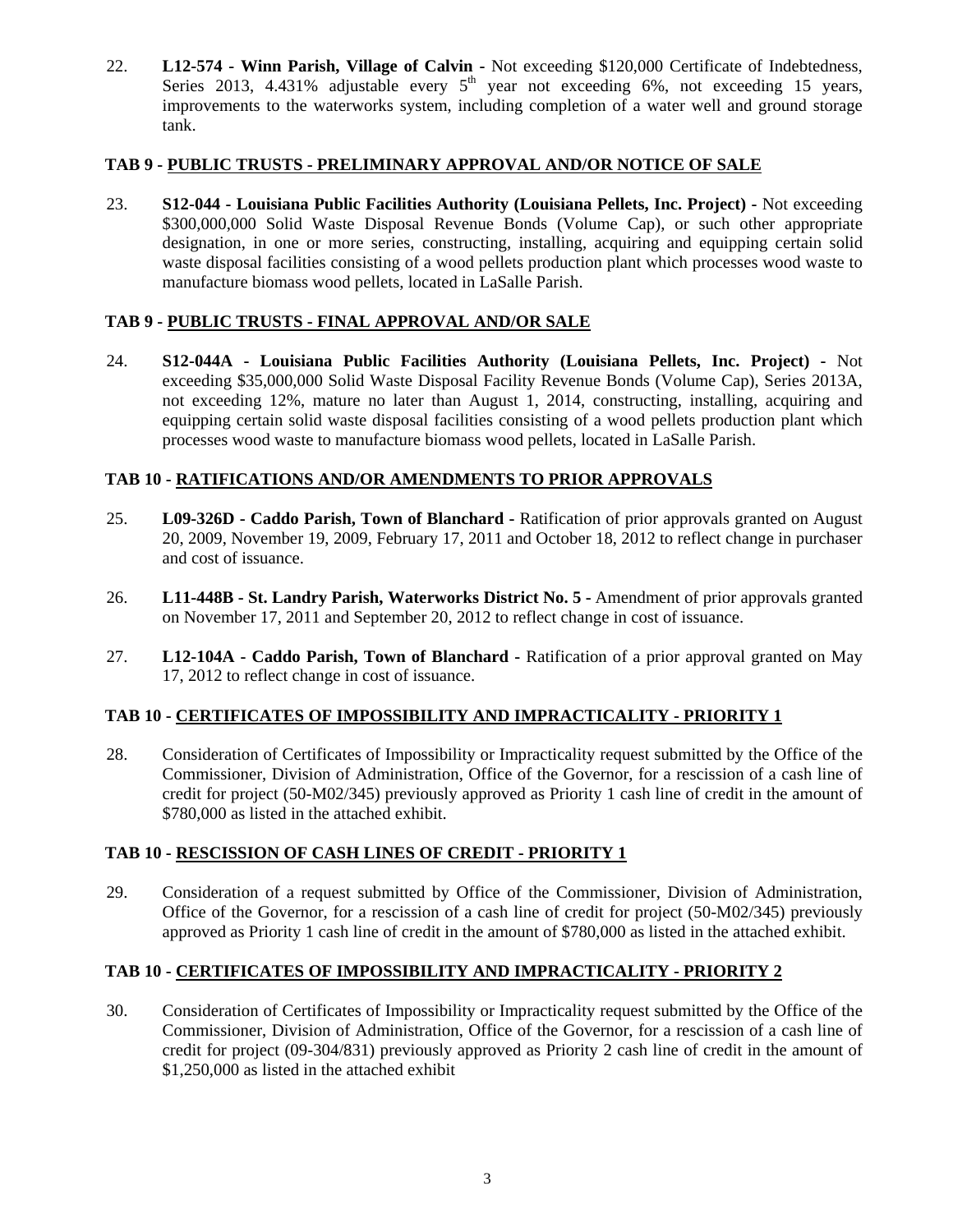## **TAB 10 - RESCISSION OF CASH LINES OF CREDIT PRIORITY 2**

31. Consideration of a request submitted by the Office of the Commissioner, Division of Administration, Office of the Governor, issued for a rescission of a cash line of credit for project (09-304/831) previously approved as Priority 2 cash lines of credit in the amount of \$1,250,000 as listed in the attached exhibit.

## **TAB 10 - CASH LINES OF CREDIT - PRIORITY 2**

32. Resolution setting forth the official intent by the State Bond Commission to reimburse lines of credit expenditures with proceeds of general obligation bonds for a request submitted by the Office of the Commissioner, Division of Administration, Office of the Governor, for the granting of lines of credit and authorization to issue general obligation bonds in the amount of \$2,830,000 for projects (04- 139/145, 09-304/547, 50-M68/1896) listed and contained in Priority 2 of the current Capital Outlay Act (Act 23 of the 2012 Regular Legislative Session) and listed in the attached exhibit.

## **TAB 10 - RESCISSION OF NON-CASH LINES OF CREDIT - PRIORITY 5**

33. Consideration of a request submitted by the Office of the Commissioner, Division of Administration, Office of the Governor, issued for a rescission of a non-cash line of credit for project (09-304/831) previously approved as Priority 5 non-cash line of credit in the amount of \$2,000,000 as listed in the attached exhibit

## **TAB 10 - NON-CASH LINES OF CREDIT - PRIORITY 5**

34. Request submitted by Office of the Commissioner, Division of Administration, Office of the Governor, for the granting of a line of credit for which no cash expenditures will be made this fiscal year in the amount of \$2,500,000 for project (09-304/547) contained in Priority 5 of the current Capital Outlay Act (Act 23 of the 2012 Regular Legislative Session) and listed in the attached exhibit.

## **TAB 10 - OTHER BUSINESS**

- 35. **Louisiana Stadium and Exposition District** Status Report
- 36. **Net Tax Supported Debt Report**
- 37. **GO Bond Counsel Rotation Discussion**
- 38. Adjourn.

*In compliance with Americans with Disabilities Act, contact Denesia Anderson at (225) 342-0067 to advise special assistance is needed and describe the type of assistance necessary.*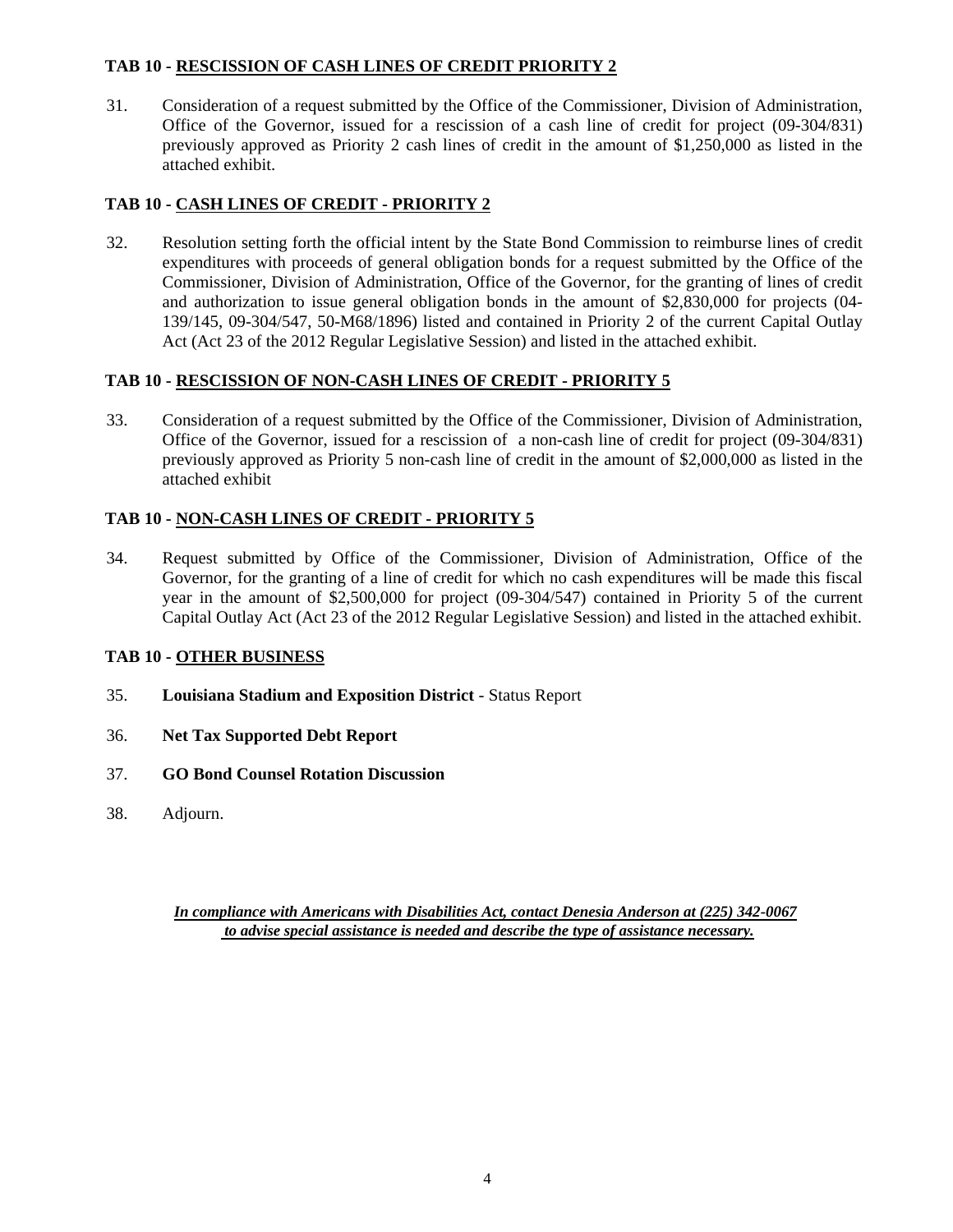#### CERTIFICATE OF IMPOSSIBILITY OR IMPRACTICALITY

Pursuant to the Louisiana Revised Statute 39:1410.32, as Director of the Office of Facility Planning and Control, I, John L. Davis, Director, DO HEREBY CERTIFY:

That at this time it is either impossible or impractical to proceed with the funding of the following Act 23 of 2012 project below due to the reason shown below. This certification is made with the understanding that if at a later date it is determined that it is possible or practical to proceed with the funding of the project, then this certificate may be rescinded by the State Bond Commission.

PORT ALLEN New Water Well at Avenue D (West Baton Rouge) Priority 1

\$780,000

Reason:

The project's current schedule indicates that the amount requested is not needed for cash flow in FY 2012-13.

January 10, 2013  $\sqrt{4m}$ 

John L. Davis Director, Office of Facility Planning and Control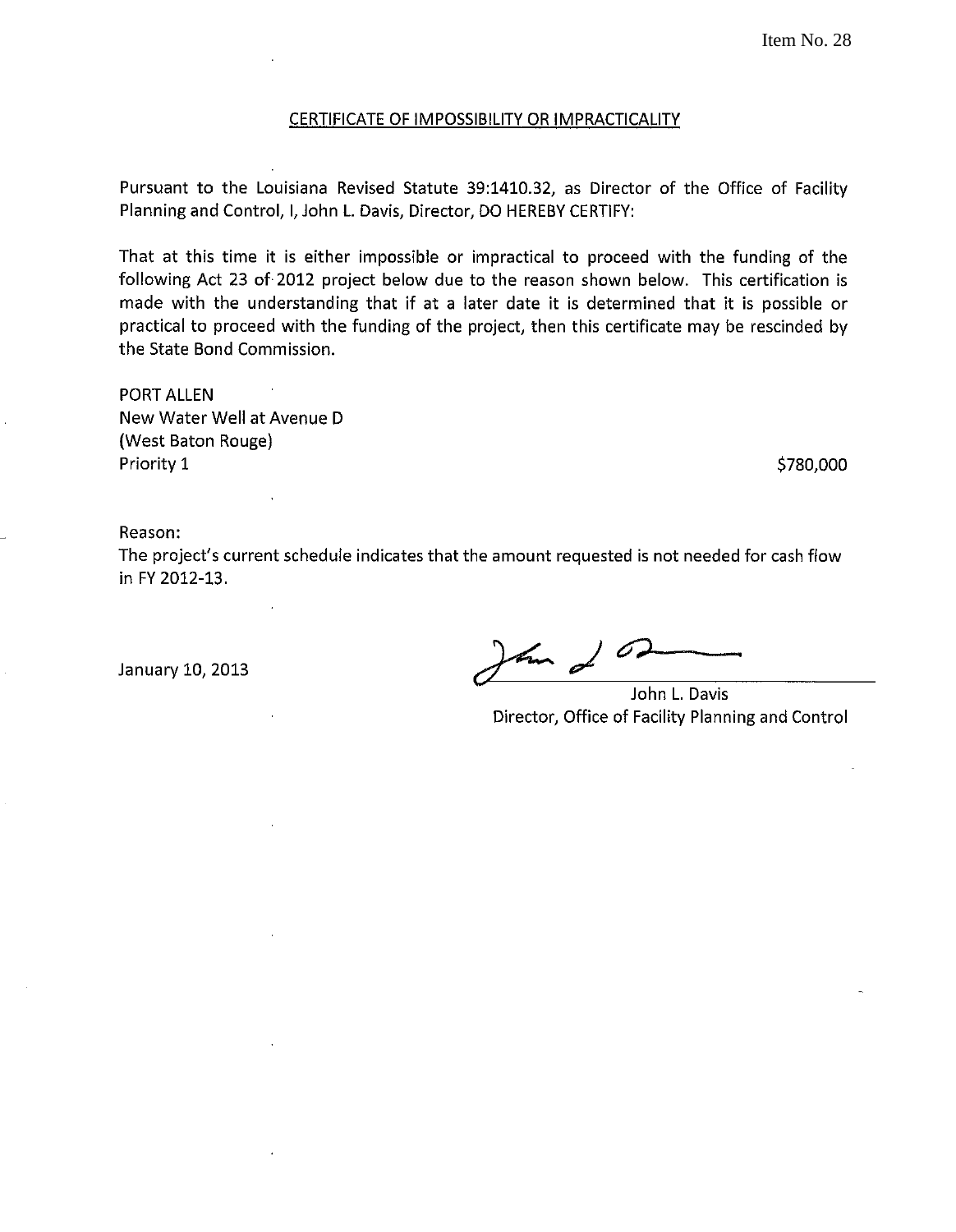# **Act 23 of 2012 Priority 1 Cash Line of Credit to be Rescinded**

January 2013 Meeting of the State Bond Commission

 $\bar{\alpha}$ 

 $\bar{z}$ 

 $\ddot{\phantom{a}}$ 

| Agy. No. | <b>Agency Name</b> | <b>Project Title</b>        | <b>Parish</b>    | Priority 1 Cash<br><b>Line of Credit</b> | Recommended<br>Priority 1 Cash<br>Line of Credit<br>to be Rescinded |
|----------|--------------------|-----------------------------|------------------|------------------------------------------|---------------------------------------------------------------------|
| 50-MO2   | Port Allen         | INew Water Well at Avenue D | West Baton Rouge | 790,000                                  | 780,000                                                             |

**780,000**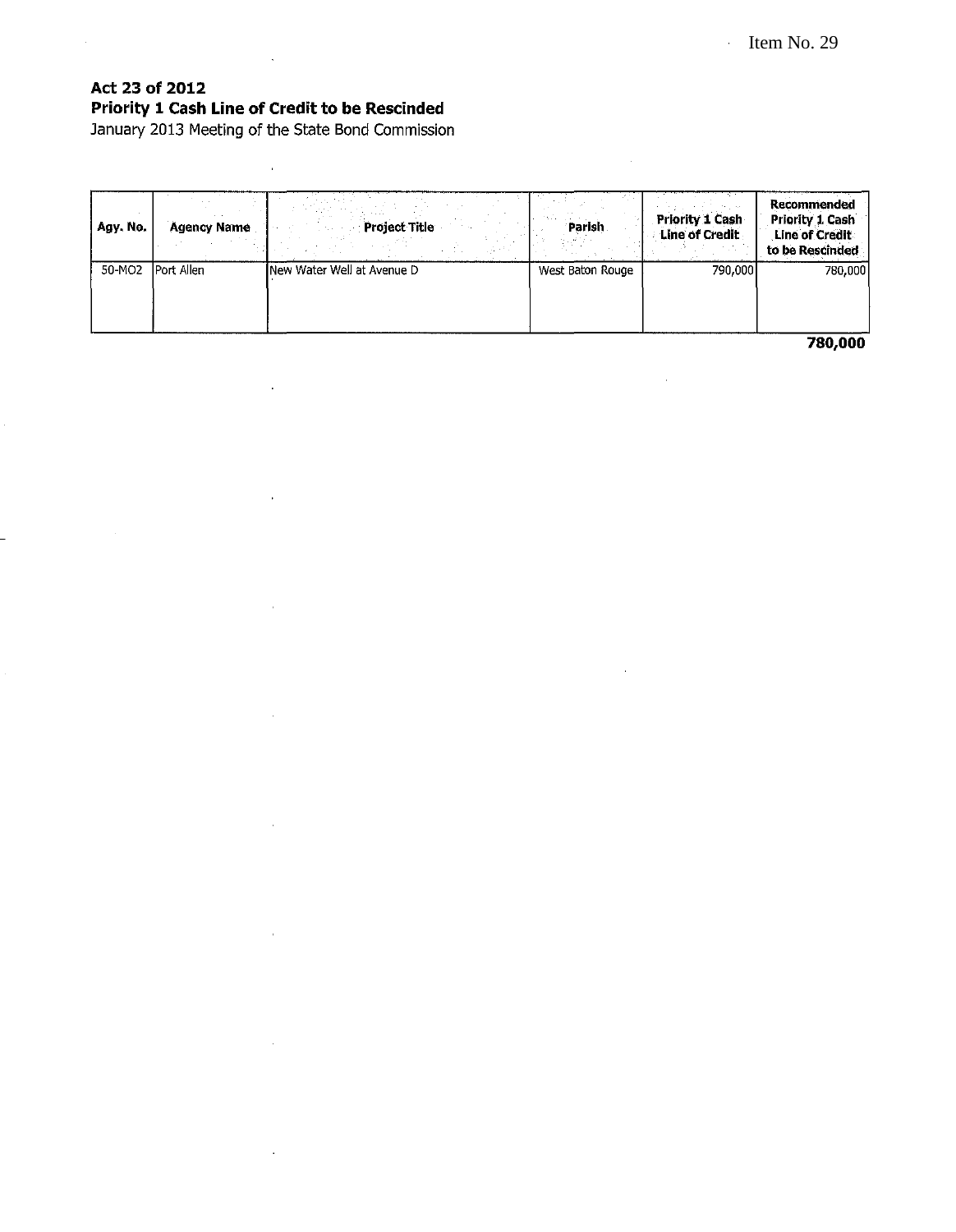#### CERTIFICATE OF IMPOSSIBILITY OR IMPRACTICALITY

Pursuant to the Louisiana Revised Statute 39:1410.32, as Director of the Office of Facility Planning and Control, I, John L. Davis, Director, DO HEREBY CERTIFY:

That at this time it is either impossible or impractical to proceed with the funding of the following Act 23 of 2012 project below due to the reason shown below. This certification is made with the understanding that if at a later date it is determined that it is possible or practical to proceed with the funding of the project, then this certificate may be rescinded by the State Bond Commission.

#### METROPOLITAN HUMAN SERVICES DISTRICT

New Mental Health Center for Desire/Florida Mental Health Clinic, Including the Purchase, Construction or Renovation of a New Facility in New Orleans East, Planning and Construction (Orleans) Priority 2  $\textnormal{S1,250,000}$ 

#### Reason:

The project's current schedule indicates that the amount requested is not needed for cash flow in FY 2012-13.

January 10, 2013  $\sqrt{4\pi}$ 

John L. Davis Director, Office of Facility Planning and Control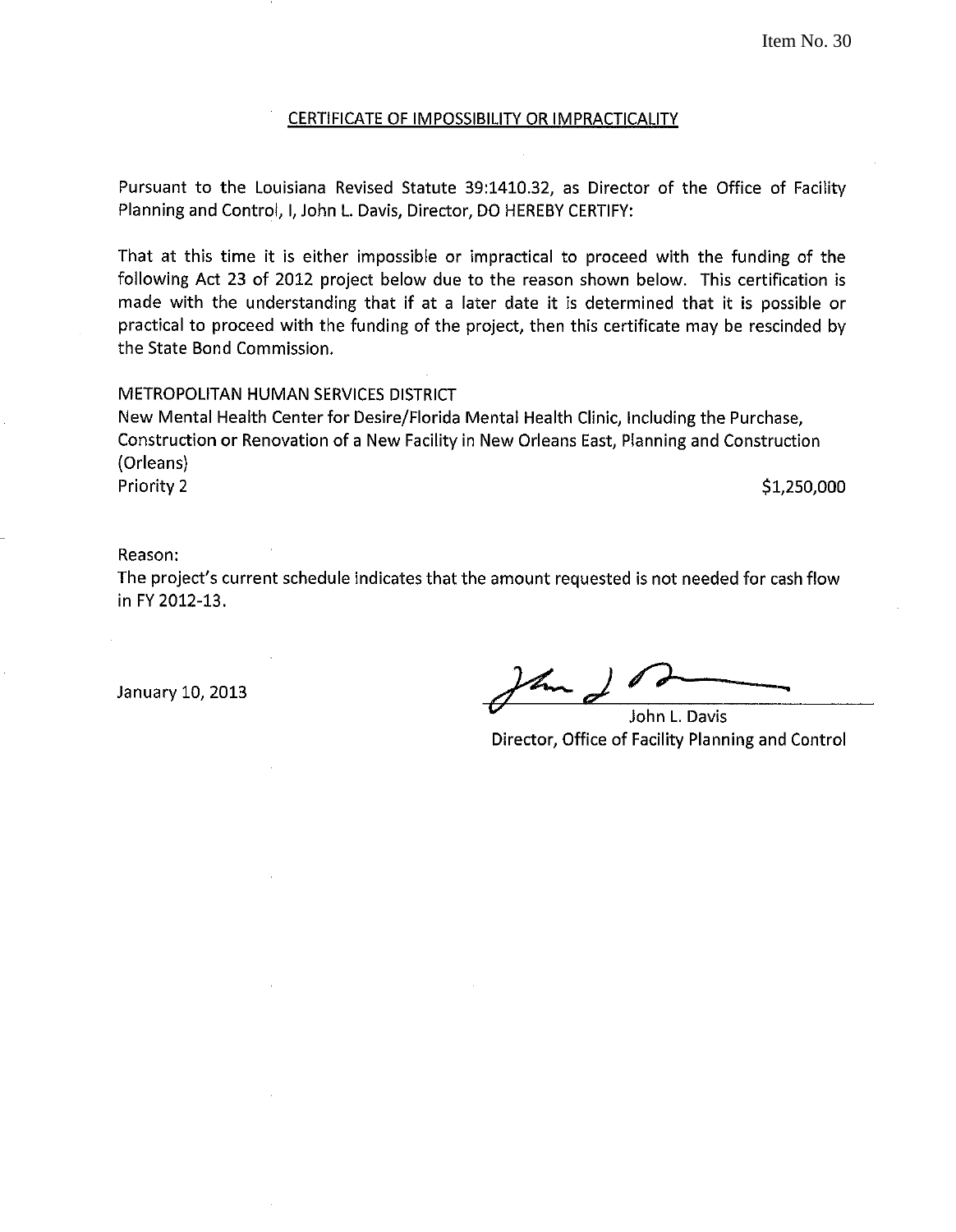# **Act 23 of 2012 Priority 2 Cash Line of Credit to be Rescinded**

 $\sim$ 

January 2013 Meeting of the State Bond Commission

 $\sim$   $\mu$ 

 $\bar{z}$ 

 $\sim$ 

 $\sim$ 

 $\mathcal{A}$ 

 $\alpha$ 

 $\sim$ 

 $\sim$ 

 $\bar{z}$ 

 $\mathcal{A}$ 

| Agy. No. | <b>Agency Name</b>      | <b>Project Title</b>                                                                                                                                                                                               | Parish         | <b>Priority 2 Cash</b><br>Line of Credit | Recommended<br><b>Priority 2 Cash</b><br>Line of Credit<br>to be Rescinded |
|----------|-------------------------|--------------------------------------------------------------------------------------------------------------------------------------------------------------------------------------------------------------------|----------------|------------------------------------------|----------------------------------------------------------------------------|
| 09-304   | <b>Service District</b> | Metropolitan Human  New Mental Health Center for Desire/Florida<br>Mental Health Clinic, Including the Purchase,<br>Construction or Renovation of a New Facility in<br>New Orleans East, Planning and Construction | <b>Orleans</b> | 1,250,000                                | 1,250,000                                                                  |

**1,250,000**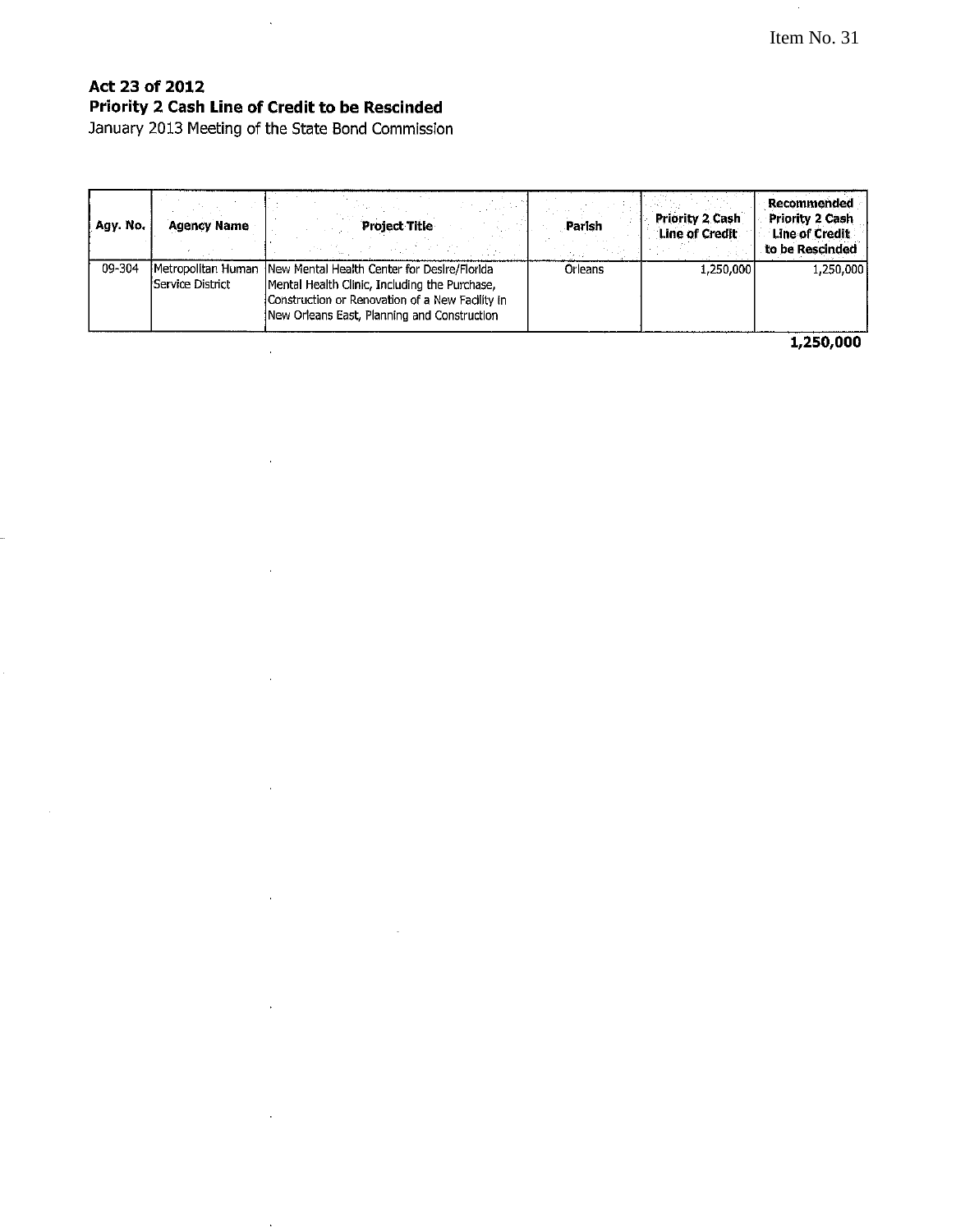### $\sim$ **Act 23 of 2012 Priority 2 Cash Lines of Credit**

**January 2013 Meeting of the State Bond Commission** 

 $\sim 10^{-11}$ 

 $\mathcal{F}^{\mathcal{G}}_{\mathcal{G}}$  .

 $\mathcal{L}_{\text{max}}$ 

 $\sim 10^{-10}$ 

 $\bar{z}$ 

 $\sim$ 

| Agy. No. | <b>Agency Name</b>                     | <b>Project Title</b>                                                                                                                                                                          | Parish    | <b>Recommended</b><br><b>Priority 2 Cash</b><br><b>Line of Credit</b> |
|----------|----------------------------------------|-----------------------------------------------------------------------------------------------------------------------------------------------------------------------------------------------|-----------|-----------------------------------------------------------------------|
| 04-139   | Secretary of State                     | Chennault Aviation and Military Museum Hangar<br>Building and Equipment, Planning and<br>Construction                                                                                         | Ouachita  | 50,000                                                                |
| 09-304   | Metropolitan Human<br>Service District | INew Mental Health Clinic for New Orleans<br>Behavior, Social, and Medical Support Detox<br>Clinic, Including Expansion and Renovation of the<br>Existing Facility, Planning and Construction | Orleans   | 2,000,000                                                             |
| 50-M68   | Donaldsonville                         | Riverfront Development, Planning and<br>Construction                                                                                                                                          | Ascension | 780,000                                                               |

 $\mathcal{L}^{\text{max}}_{\text{max}}$ 

**2,830,000**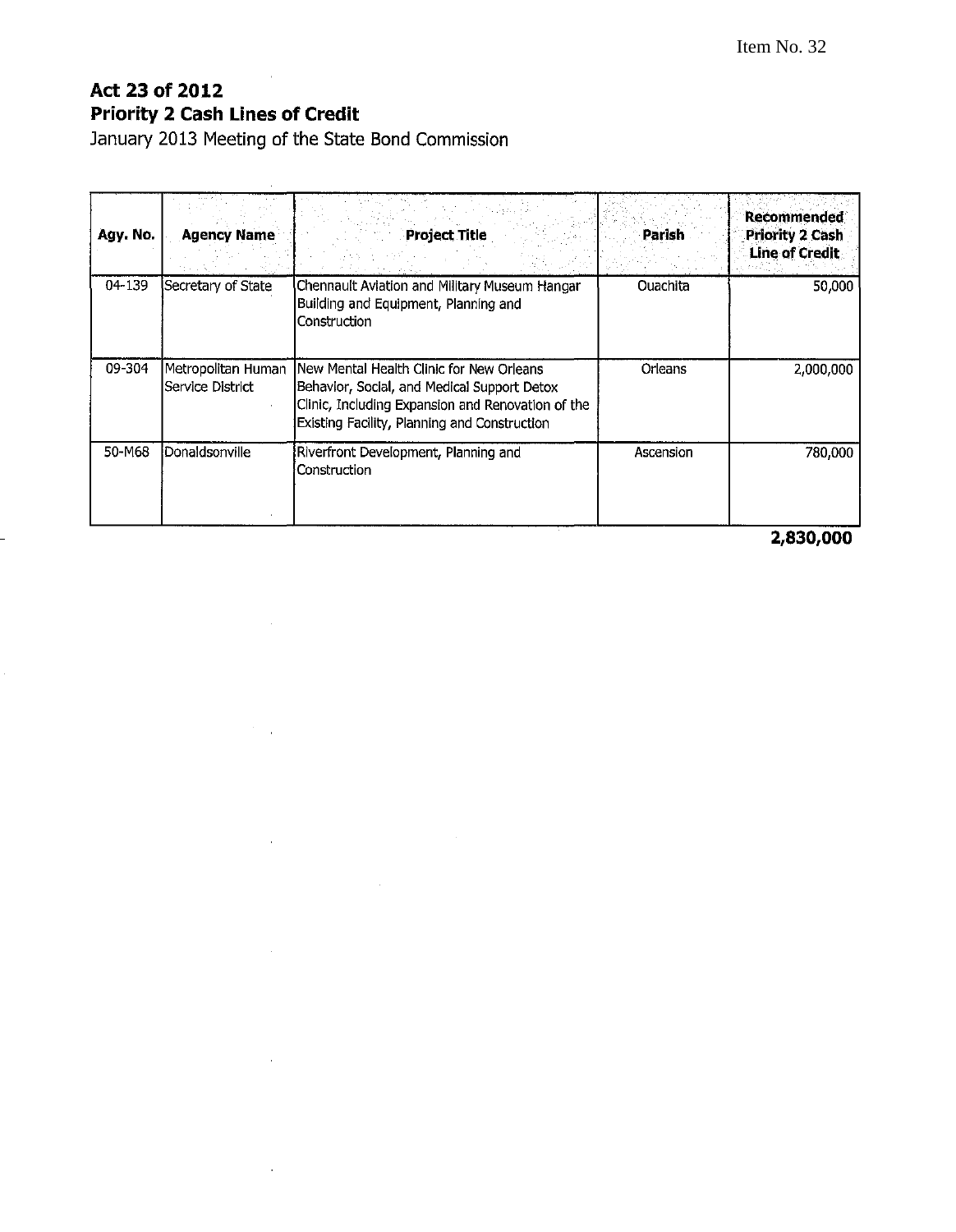#### $\bar{z}$ **Act 23 of 2012 Priority 5 Noncash Line of Credit to be Rescinded**

January 2013 Meeting of the State Bond Commission

 $\bar{1}$ 

 $\bar{1}$ 

 $\bar{1}$ 

 $\ddot{\phantom{a}}$ 

 $\hat{\mathcal{A}}$ 

 $\sim$ 

l,

| Agy. No. | <b>Agency Name</b>                      | <b>Project Title</b>                                                                                                                                                                           | Parish  | Priority 5 Noncash Priority 5 Noncash<br>Line of Credit | <b>Recommended</b><br>Line of Credit<br>to be Rescinded |
|----------|-----------------------------------------|------------------------------------------------------------------------------------------------------------------------------------------------------------------------------------------------|---------|---------------------------------------------------------|---------------------------------------------------------|
| 09-304   | Metropolitan Human<br> Service District | New Mental Health Center for Desire/Florida<br>Mental Health Clinic, Including the Purchase,<br>Construction or Renovation of a New Facility in<br>New Orleans East, Planning and Construction | Orleans | 2.000.000                                               | 2,000,000                                               |

 $\mathcal{A}$ 

**2,000,000**